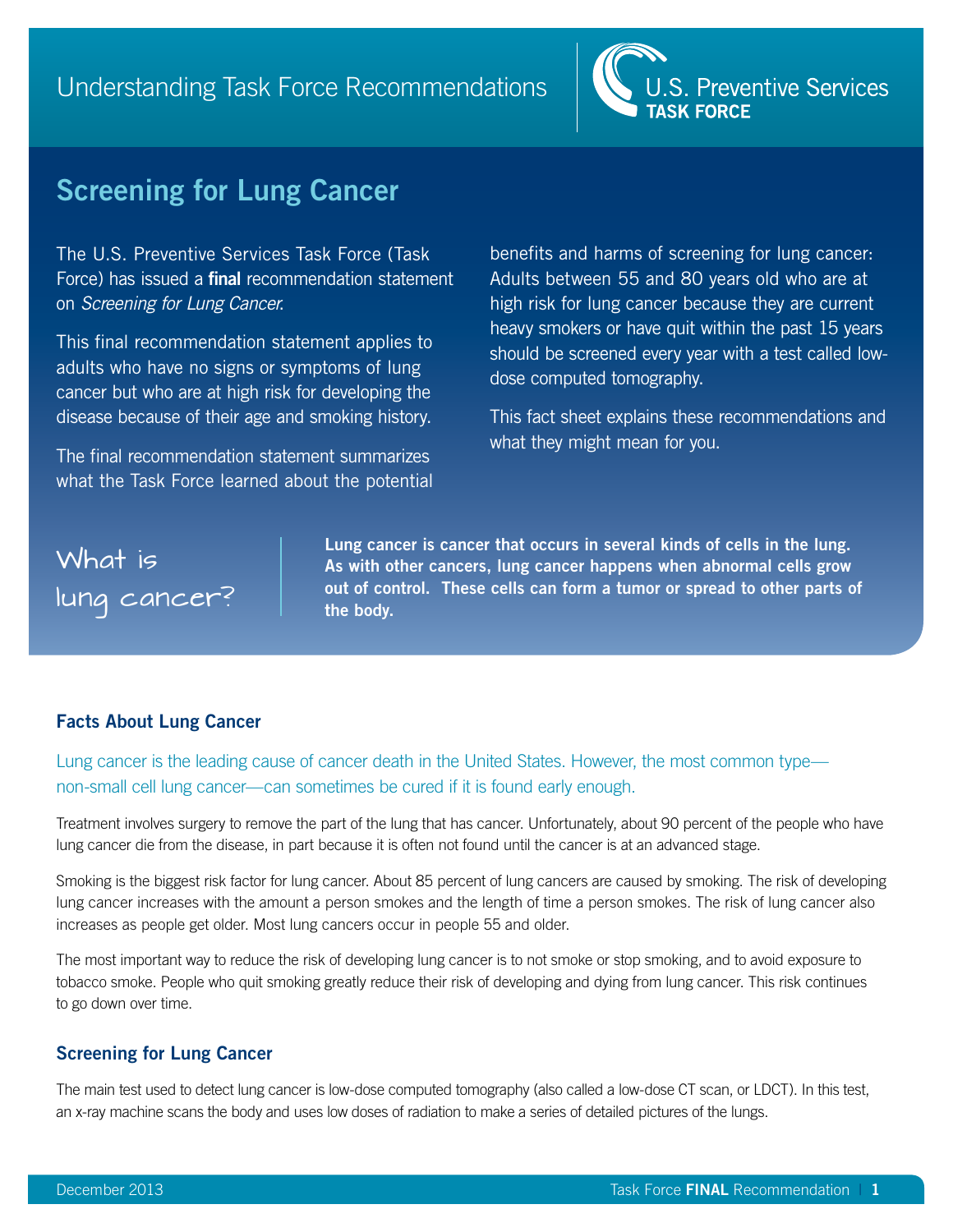#### Potential Benefits and Harms of Lung Cancer Screening

The goal of screening for lung cancer is to identify the cancer at an early stage so that it can be successfully treated. Most screening programs focus on detecting non-small cell lung cancer because it is the most common type of lung cancer and can sometimes be cured if it is found and treated early.

The Task Force reviewed studies on the potential benefits and harms of lung cancer screening, including results from the National Lung Screening Trial, a very large study of more than 50,000 people (see the link in the Learn More box for information about this study).

The Task Force found that low-dose CT scans more accurately identify early stage cancer than do other screening tests. They also found that many lung cancer deaths can be prevented by screening high-risk people every year. High-risk can be defined as people who:

- are 55 through 80 years old, and
- have a history of heavy smoking, and
- are either current smokers or who have quit within the past 15 years.

Heavy smoking means a smoking history of 30 "pack years" or more. A "pack year" is smoking an average of 1 pack of cigarettes per day for 1 year. For example, a person could have a 30 pack-year history by smoking 1 pack a day for 30 years or 2 packs a day for 15 years.

The Task Force also found that lung cancer screening has some harms. The test can suggest that a person has lung cancer when, in fact, no cancer is present. This is called a false-positive result. False-positive results cause worry and anxiety and can lead to follow-up tests and surgeries that aren't needed and that may have their own significant risks. Additionally, people who have other serious illnesses or poor overall health shouldn't be screened because they are more likely to be harmed by the resulting treatment, including surgery.

In addition, people receive radiation during a low-dose CT scan. This can be harmful because radiation from repeated scans can cause cancer in otherwise healthy people.

#### **The Final Recommendation on Lung Cancer: What Does It Mean?**

Here is the Task Force's final recommendation on screening for lung cancer. Recommendations have letter grades. The grades are based on the quality and strength of the evidence about the potential benefits and harms of screening for this purpose. They also are based on the size of the potential benefits and harms. Task Force recommendation grades are explained in the box at the end of this fact sheet.

When the Task Force recommends screening (**Grade B**), it is because it has more potential benefits than potential harms. The Notes explain key ideas.

Visit the Task Force Web site to read the full **[final recommendation statement](http://www.uspreventiveservicestaskforce.org/uspstf/uspslung.htm)**. The statement explains the evidence the Task Force reviewed and how it decided on the grade. An **[evidence report](http://www.uspreventiveservicestaskforce.org/3rduspstf/lungcancer/lungsum.htm)** provides more detail about the studies the Task Force reviewed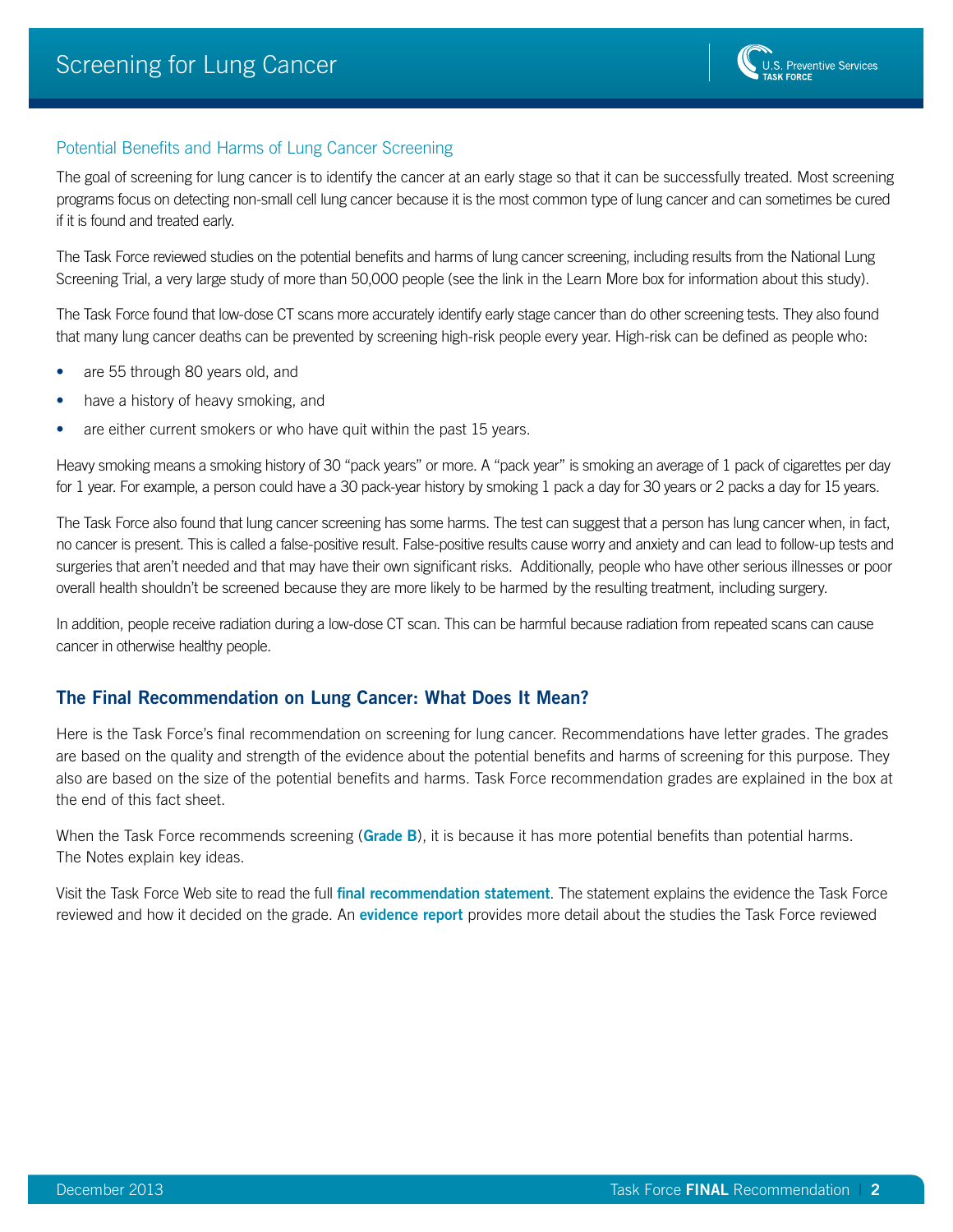

**1**

The Task Force recommends annual screening for lung cancer with low-dose computed tomography in adults aged 55 to 80 years who have a 30 pack-year smoking history and currently smoke or have quit within the past 15 years. Screening should be discontinued once the individual has not smoked for 15 years or develops a health problem that significantly limits life expectancy or the ability or willingness to have curative lung surgery. **Grade B**

#### **Notes**

annual **1** Once a year.

#### low-dose computed tomography

A test in which an x-ray machine scans the body and uses low doses of radiation to make a series of detailed pictures of the lungs. The x-ray machine is linked to a computer, which makes the pictures.

#### pack-year smoking history

A term that describes how much and how long a person has smoked. It is used to determine whether a person should be screened.

discontinued Stopped.

#### a health problem that…

The goal of screening is to identify a cancer so it can be treated. If a person has a condition that prevents him or her from having treatment (such as surgery) that would cure the cancer, then screening has no benefit and should be stopped.

# **Should You Be Screened for Lung Cancer?**

Getting the best health care means making smart decisions about what screening tests, counseling services, and preventive medications to get and when to get them. Many people don't get the tests, counseling, or medications they need. Others get tests, counseling, or medications they don't need or that may be harmful to them.

Task Force recommendations can help you learn about screening tests, counseling services, and preventive medications. These services can keep you healthy and prevent disease. The Task Force recommendations do not cover diagnosis (tests to find out why you are sick) or treatment of disease.

Task Force recommendations also apply to some groups of people, but not others. For example, this recommendation applies only to a certain group of adult smokers.